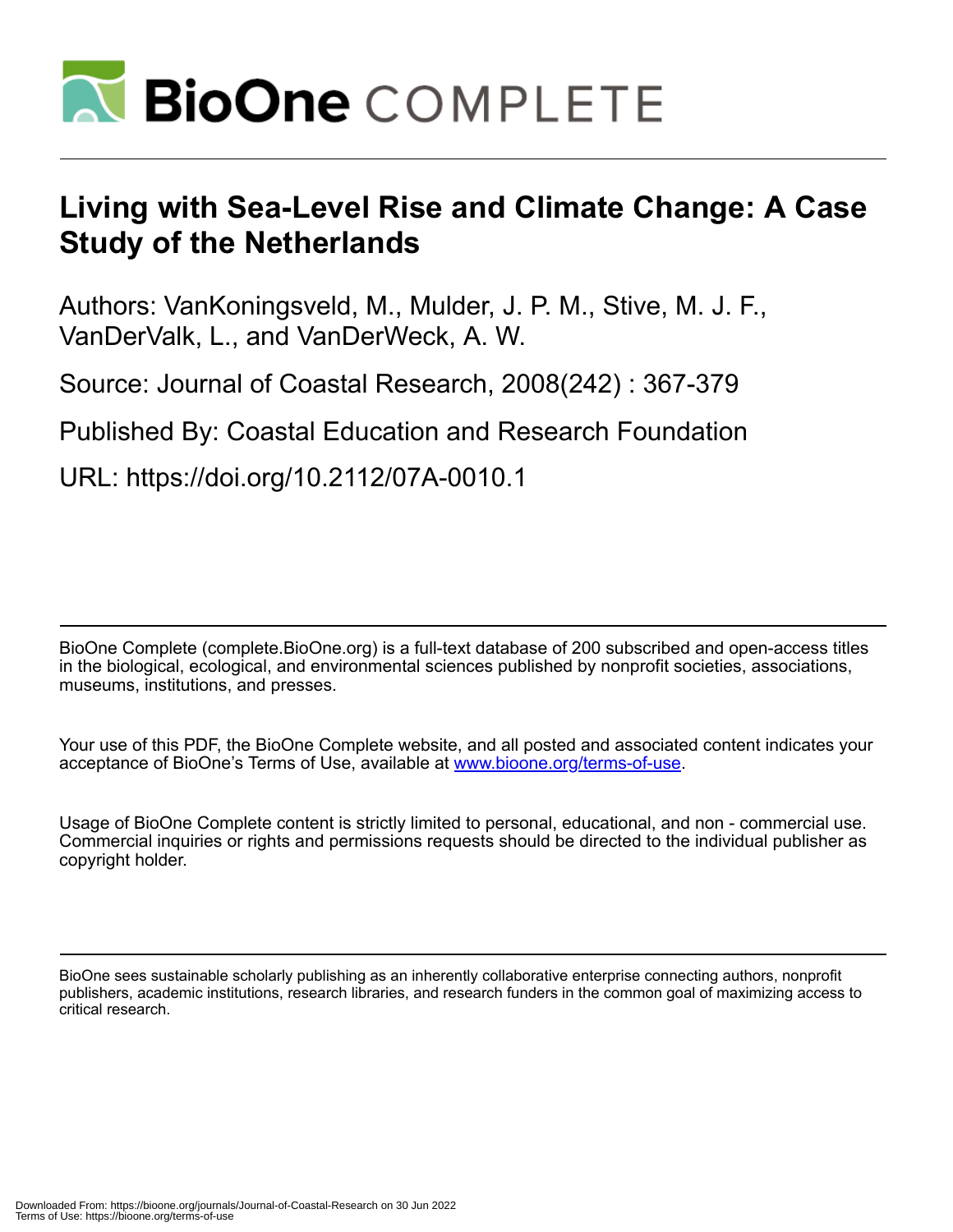| JOUTN2<br>oasta<br>nt.<br>۱ດກວ ເ<br>сат сп |  |  | 270<br>36 <sup>r</sup><br>ັບເປ | Florida<br>. . <i>.</i><br>neach<br>0.027<br>. . | 2008<br>$\neg$ records |
|--------------------------------------------|--|--|--------------------------------|--------------------------------------------------|------------------------|
|--------------------------------------------|--|--|--------------------------------|--------------------------------------------------|------------------------|

# **Living with Sea-Level Rise and Climate Change: A Case Study of the Netherlands**

**M. VanKoningsveld**†‡§**, J.P.M. Mulder**§††‡‡**, M.J.F. Stive**‡§**, L. VanDerValk**†§**, and A.W. VanDerWeck**†§

†WL | Delft Hydraulics Marine and Coastal Management PO Box 177 2600 MH Delft, The Netherlands Mark.vanKoningsveld@Wldelft.nl

††Rijkswaterstaat National Institute for Coastal and Marine Management, RIKZ PO Box 20907 2500 EX Den Haag, The Netherlands

‡ Delft University of Technology Department of Civil Engineering PO Box 5048 2600 GA Delft, The Netherlands

§ Netherlands Centre of Coastal Research PO Box 5048 2600 GA Delft, The Netherlands

‡‡University of Twente Department of Water Engineering and Management PO box 217 7500 AE Enschede, The Netherlands

#### **ABSTRACT**



VANKONINGSVELD, M.; MULDER, J.P.M.; STIVE, M.J.F.; VANDERVALK, L., and VANDERWECK, A.W., 2008. Living with sea-level rise and climate change: a case study of the Netherlands. *Journal of Coastal Research,* 24(2), 367–379. West Palm Beach (Florida), ISSN 0749-0208.

Based on historical hindsight, this paper shows that sea-level rise has played a fundamental role in the development of the low-lying environment of the Netherlands. It was beneficial in morphological terms during the mid-Holocene, but from Roman times, it has been a threat to the coastal zone evolution and human habitation. Collective human response started to play a role in coastal evolution as early as the ninth century, while its influence started to become a major factor during the nineteenth and twentieth century.

Throughout its history, Dutch society has always been receptive to new technologies, approaches, and policies in its dealings with the many water-related challenges. The success of concerted human response explains why the water boards were successful as the first democratic institutions in the Netherlands. Development of technology and increasing financial means (the Dutch Golden Age) gave rise to increasingly viable flood abatement measures and reclamation projects, which took place on increasingly larger scales. This culminated in large-scale works such as the closure of the Zuiderzee and the Delta Project in the twentieth century. During this project, a turning point in thinking emerged; while flood protection remained a top priority, human interventions were considered in a broader, more holistic context with natural values being weighed against socioeconomic interests.

In the face of the challenges of the twenty-first century, policy and management approaches as well as science and technology approaches need to be adapted further in accordance to the principles of working with nature in a transdisciplinary way. The success of this adaptation will to a large extent determine the viability of the Dutch society as a whole.

**ADDITIONAL INDEX WORDS:** *Adaptation, protection, accommodation, water management, flooding, reclamation, societal perception.*

#### **INTRODUCTION**

While the Netherlands is a small country (some 34,000 km2), it is densely populated (some 460 inhabitants/km2) and has a large active economy. Geologically, the coastal zone mainly consists of a series of deltas and flood plains of the rivers Scheldt, Meuse, Rhine, and Ems, bordered by coastal barriers (in the north in the form of barrier islands), a large (former) lagoon, tidal inlets, and coastal plains. The total length of the Dutch coastline is more than 400 kilometres, which can be divided into three different parts: the tidal inlets and estuaries in the south (now mostly controlled by open or closed barriers), the uninterrupted duned Holland coast, and the Wadden Sea area (featuring a series of barrier islands) in the north.

At present, almost one-third of the country is located below average sea level. A further third has to be protected against flooding by rivers in periods of high discharges. The shaded section of Figure 1 shows the current area of  $+1$  m above the reference level NAP (Dutch ordnance level  $\approx 0.5$  m above current mean sea level). Low-lying countries such as the Netherlands, because of their physical characteristics, are highly vulnerable to the consequences of extreme climatic events such as storm surges and periods of extreme precipitation. As a consequence, sea level as an expression of climate change has been a dominant boundary condition for the existing land and its users for thousands of years.

This paper starts with an overview of the historical interaction between the Netherlands and the sea. This overview is based on BIJKER (1996), VAN DE VEN (1993), VAN VEEN (1962),

*DOI: 10.2112/07A-0010.1 received and accepted in revision 19 April 2007.*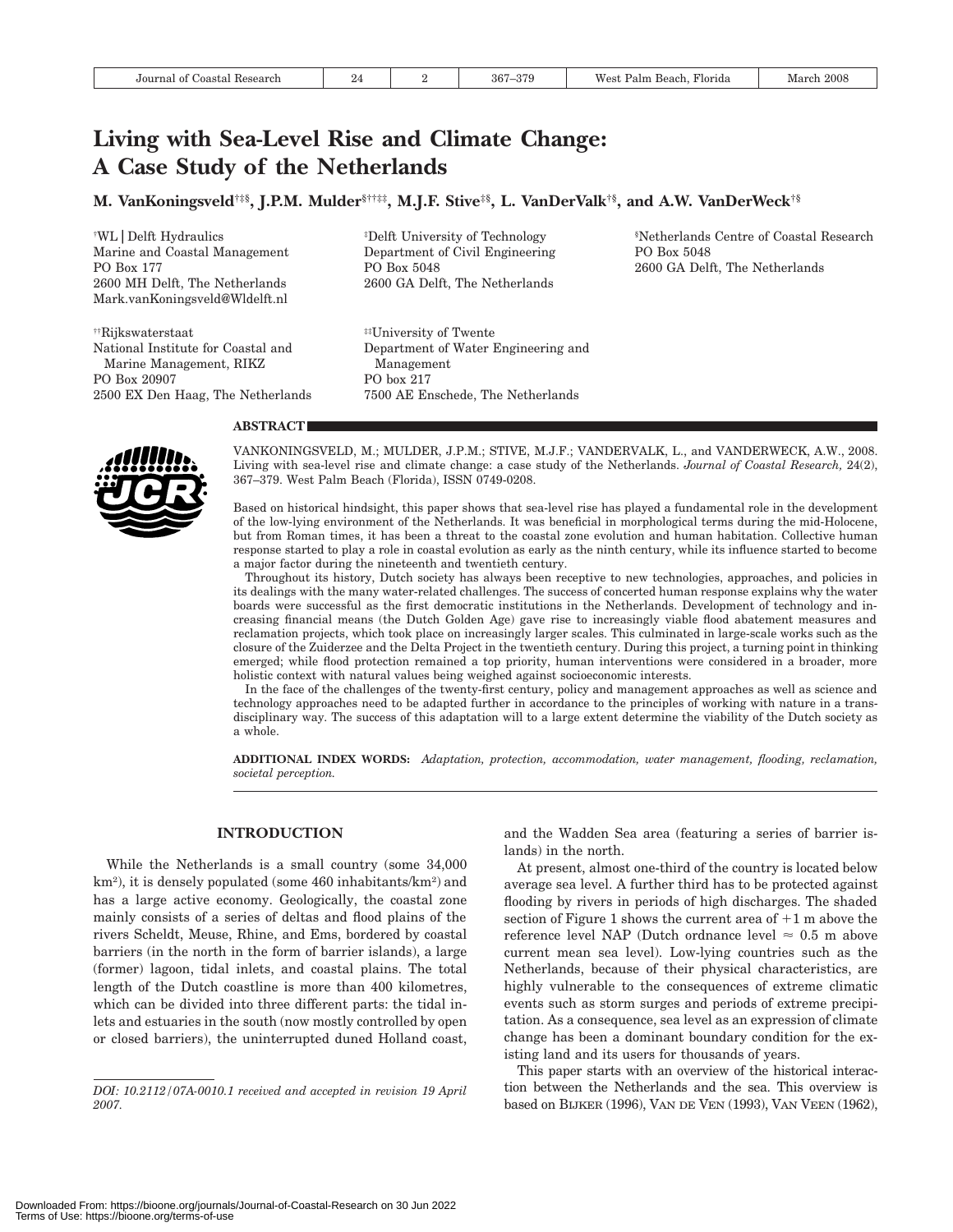

the numerous relevant passages in the following pages). Special attention is given to the way the Dutch have dealt with the associated natural hazards over the years. This includes a distinct turning point during the twentieth century, when more holistic approaches to management were first applied and important changes in the technical and institutional treatment of the coastal zone occurred. Finally, an overview is presented of the future challenges of dealing with water-related issues in general and sea-level rise in particular.

The attention given to the historical coastal evolution serves to illustrate the basic thesis of this paper, which is that the Dutch delta is the result of an ongoing, evolving, and dynamic relationship between people and sea-level rise. Hence, future problems of climate change and sea-level rise are part of this evolution rather than something fundamentally new.

# **THE ROLE OF SEA-LEVEL RISE IN THE HISTORICAL EVOLUTION OF THE NETHERLANDS**

#### **Pre-Holocene Landscape**

By far, the greater part of the Netherlands' surface consists of geological deposits of the Quaternary, which began more than 2 million years ago. The Quaternary is subdivided into

the Pleistocene, which covers the major part of the Quaternary with many glacial and interglacial periods, and the Holocene, the last and current interglacial period, which began only 10,000 years ago. During the Pleistocene period, large parts of the northern landmasses were covered with ice, which grew and melted alternately. During the first hundreds of millennia of the Pleistocene, most of the Netherlands was still submerged, and as such it formed part of the socalled North Sea Basin. This basin collected large amounts of sediments, which were deposited by the sea, rivers, ice, and wind successively.

The ice cap reached as far as the northeast of the Netherlands several times. The penultimate ice age (180,000– 130,000 years ago) had the greatest geological impact on the Netherlands. The ice cap profoundly changed the landscape. The thrust of the ice caused the formation of ridges and lateral moraines. The highest lateral moraine, in the eastern Veluwe, is even today  $100 \text{ m} + \text{NAP}$ .

During the last ice age (110,000–10,000 years ago), the land ice did not reach the Netherlands. The ground top layer thawed in summer and froze in winter. Sparse vegetation allowed the wind to transport large quantities of sand to be deposited elsewhere. This material covers older layers of deposits like a blanket and is known as ''cover sand deposits''. Almost all of the eastern and southern regions became covered with these sands. Today, these Pleistocene layers can still be found on the surface in the east and south. In the west and north, Holocene deposits cover them.

# **10,000 BP to 2000 BP: Regression and Progradation of the Holocene Holland Coast**

The Pleistocene topography of the western Netherlands' shore and the rapid relative sea-level rise during the first half of the Holocene (80 cm/century and more; see Figure 2) has led to an initially transgressive and later regressive coastal system, in which the river valleys acted as backbarrier sediment sinks. In waterlogged areas where fluvial and marine sedimentation was low or absent, large areas either accumulated thick layers of peat and deposits of organic detritus or remained open water with (hazardous) implications for future coastal development.

The sea transgressed continuously, and around 7500 BP, the location of our coasts was approximately that of today (see Figures 3 and 4a). A sandy coastal zone with offshore beach barriers and dunes existed that was interrupted by coastal inlets giving access to (inter-)tidal basins consisting of mudflats, reed marshes, and peat-forming swamps (see Figure 4b). As the sea level kept rising, the coastline and the concomitant sedimentary environments shifted gradually inland until about 4000 years ago. Around 5000 BP, the rate of sea-level rise decreased. Based on geological interpretation (BEETS, VAN DER VALK, and STIVE, 1992), this caused a choking of the coastal inlets, and a strongly prograding barrier system developed (see Figure 4c). This prograded barrier system is still visible in the west of the Netherlands and is known as the "Old Dunes". Some of the former mudflats and tidal salt marsh areas behind this barrier system continued to fill with vegetation under the influence of a rising relative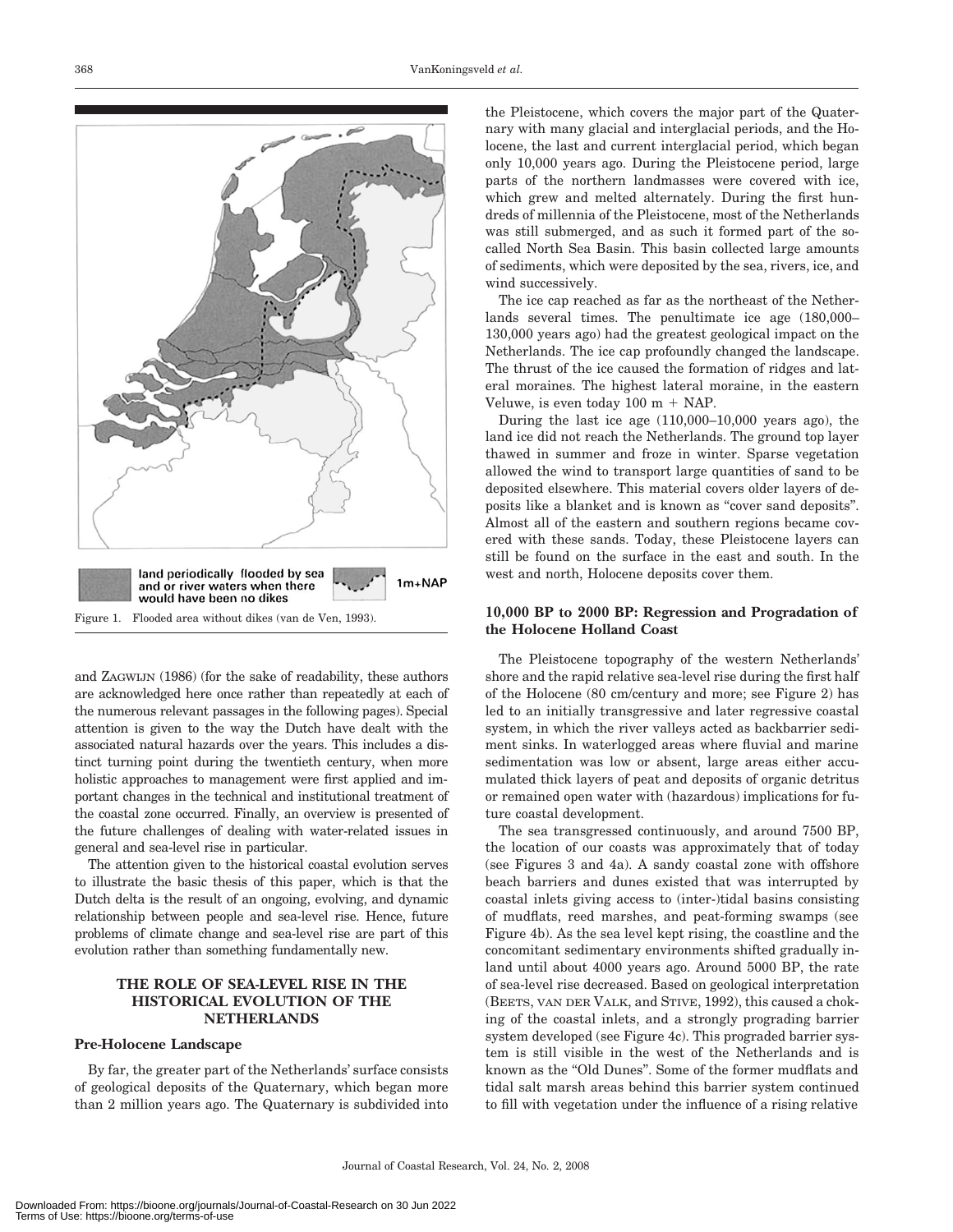

Figure 2. Relative sea-level trends in the Netherlands during the Holocene (Zagwijn, 1986).

sea level, while in other places, the sea transgressed, creating tidal inlets in which sand, silt, and clay were deposited. This Holocene transgressive period was positive in morphological terms because it created a Holocene sediment wedge up to 30 m thick in the western Netherlands.

#### **AD 0 to the Ninth Century: Sea Transgressions and Invasions**

Most of the prehistoric coastal settlements were constructed as "Flachsiedlungen", but later dwelling mounds, *i.e.*, "terpen'' (*cf.* WATERBOLK, 1988) were constructed; the latter being the first attempts to put up defences to sea-level rise, of which the first date back to 500 BC. More systematic human settlement started from the first century AD. Just behind the closed coast in the south and east of the Netherlands, there were many areas with stagnating drainage. The cool humid climate was ideal for formation of peat, which covered extensive areas of the Netherlands. During the first centuries AD, the peat areas in the southwest of the Netherlands subsided supposedly due to man-induced drainage works (in the remaining peat area, this happened after 1000 AD). This human interference tapped the water table in the peat areas that became connected with the tidal channels, which caused peat growth to stop. As a consequence, marine influence increased, leading to a long period of coastal erosion in the areas not protected by a strong barrier (in southwest Nether-

![](_page_3_Figure_6.jpeg)

Figure 3. Coastlines in the southern North Sea area in 9000 and 7800 BP (Zagwijn, 1986).

lands from 300 AD and in north Netherlands from 1000 AD). Peat areas where the sea had broken through the embankments were washed away and, in other areas, clay was deposited on top of the peat. Much of the remaining peat cover later disappeared due to peat extraction for fuel.

# **From Ninth to Thirteenth Century: Initiation of Water Management**

Significant physical changes continued after 800 AD, although the precise triggers and drivers are still not understood (BEETS and VAN DER SPEK, 2000). From about 1000 AD onward, an important physical change took place along the barrier coast: a redistribution process of sand along the western Netherlands' coast. Large amounts of sand were re-

Table 1. *Most important storms in the twelfth and thirteenth century (van de Ven, 1993).*

| Date             | Storm Surge Floods after 1100 AD                                                                                                                                                                                                                                                                                                                                                                                                                               |
|------------------|----------------------------------------------------------------------------------------------------------------------------------------------------------------------------------------------------------------------------------------------------------------------------------------------------------------------------------------------------------------------------------------------------------------------------------------------------------------|
| 1134 AD          | The storm surge wreaked havoc, particularly in the south-<br>west of the Netherlands. During the years following this<br>storm surge, the sea arms were enlarged considerably.<br>To protect the remaining lands, comprehensive diking<br>activities took place.                                                                                                                                                                                               |
| 1163 AD          | Floods ravaged Holland. Along the mouth of the river<br>Maas, many dikes burst. Consequently, the mouth of the<br>Oude Rijn, which had already been silted up to a large<br>extent, was blown shut completely. In all probability,<br>this storm surge also caused havoc in the northern part<br>of Holland.                                                                                                                                                   |
| 1170, 1196<br>AD | The north and the northwest of the Netherlands were hit<br>by storm surges. These were a deciding step toward the<br>further extension of sea influence in the north of the<br>Netherlands. The Almere lake complex became a large<br>sea inlet (the Zuiderzee). Following these storm surges,<br>the peat area north of the present West-Friesland gradu-<br>ally changed into a mud-flat area. In addition, the large<br>lakes in Noord-Holland were formed. |
| 1248 AD          | 1214, 1219, The north was repeatedly ravaged by storm surges, caus-<br>ing the Zuiderzee, the Noord-Holland, and Friesland<br>lakes to be continually enlarged. Records of these disas-<br>ters repeatedly mention transgressions along the Eems<br>in the east of Groningen, flooding the low-lying peat area<br>behind the levees of this river.                                                                                                             |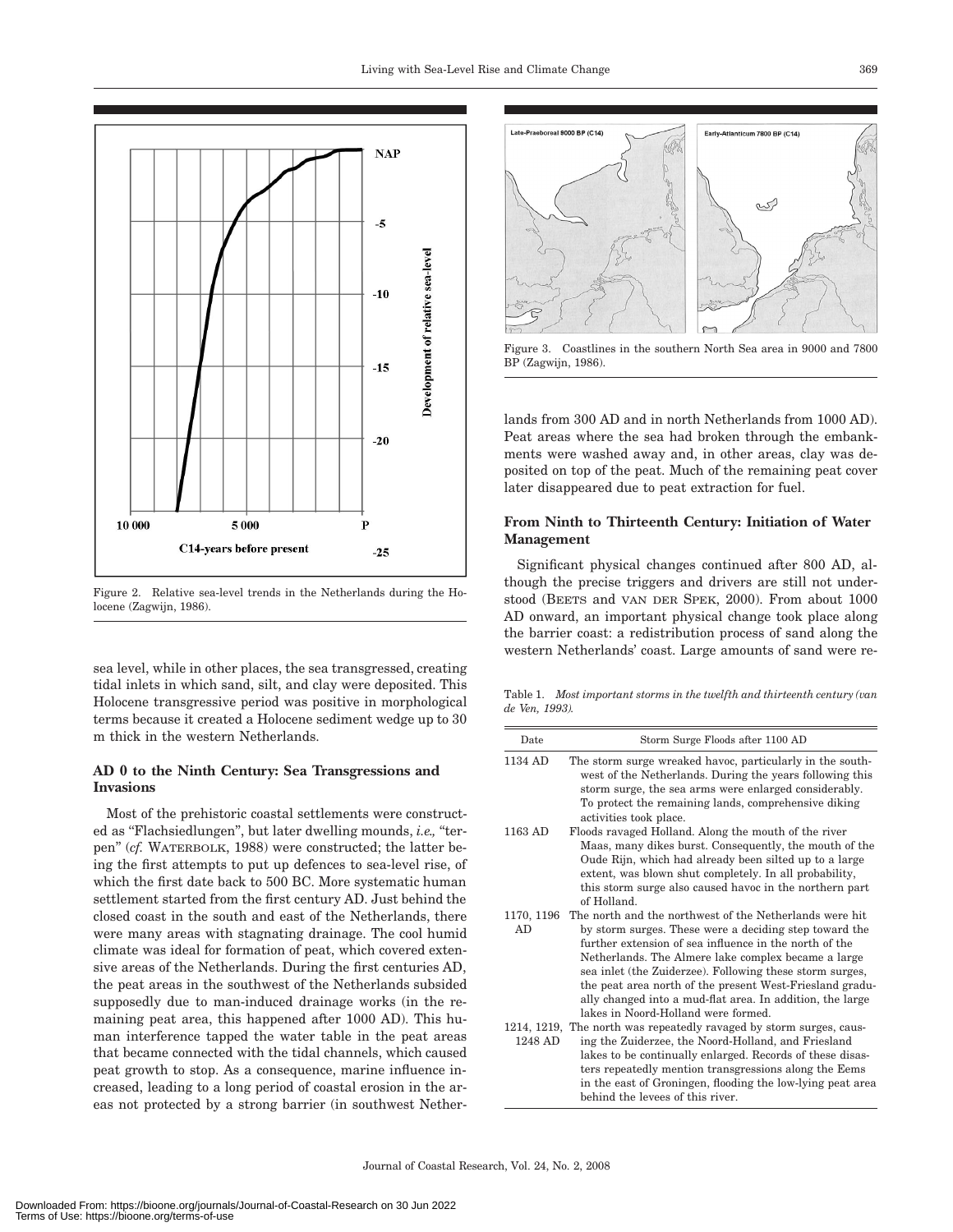![](_page_4_Figure_1.jpeg)

a.) Early-Atlanticum 7500 BP (C14) -14m NAP

![](_page_4_Figure_3.jpeg)

b.) Late-Atlanticum 6100 BP (C14) -6m NAP

![](_page_4_Figure_5.jpeg)

Figure 4. Development of the Netherlands during the Holocene (Zagwijn, 1986). **For a color version of this figure, see page 444**.

leased and worked into the back-barrier areas as well as blown inland, causing the formation of a new belt of large transgressive coastal dunes (the Younger Dunes), which became several kilometres wide. The Younger Dunes overlie part of the Older Dune landscape or, where the Older Dunes did not exist, lie directly on top of the clay and peat of the coastal plain. As a whole, the Holland coast stretched and straightened, reducing the number of coastal cells from more than three to just one.

Between 800 and 1250 AD, enormous losses of land occurred in the Netherlands, especially in the north and in the southwest (see Figure 4d). Although the combination of con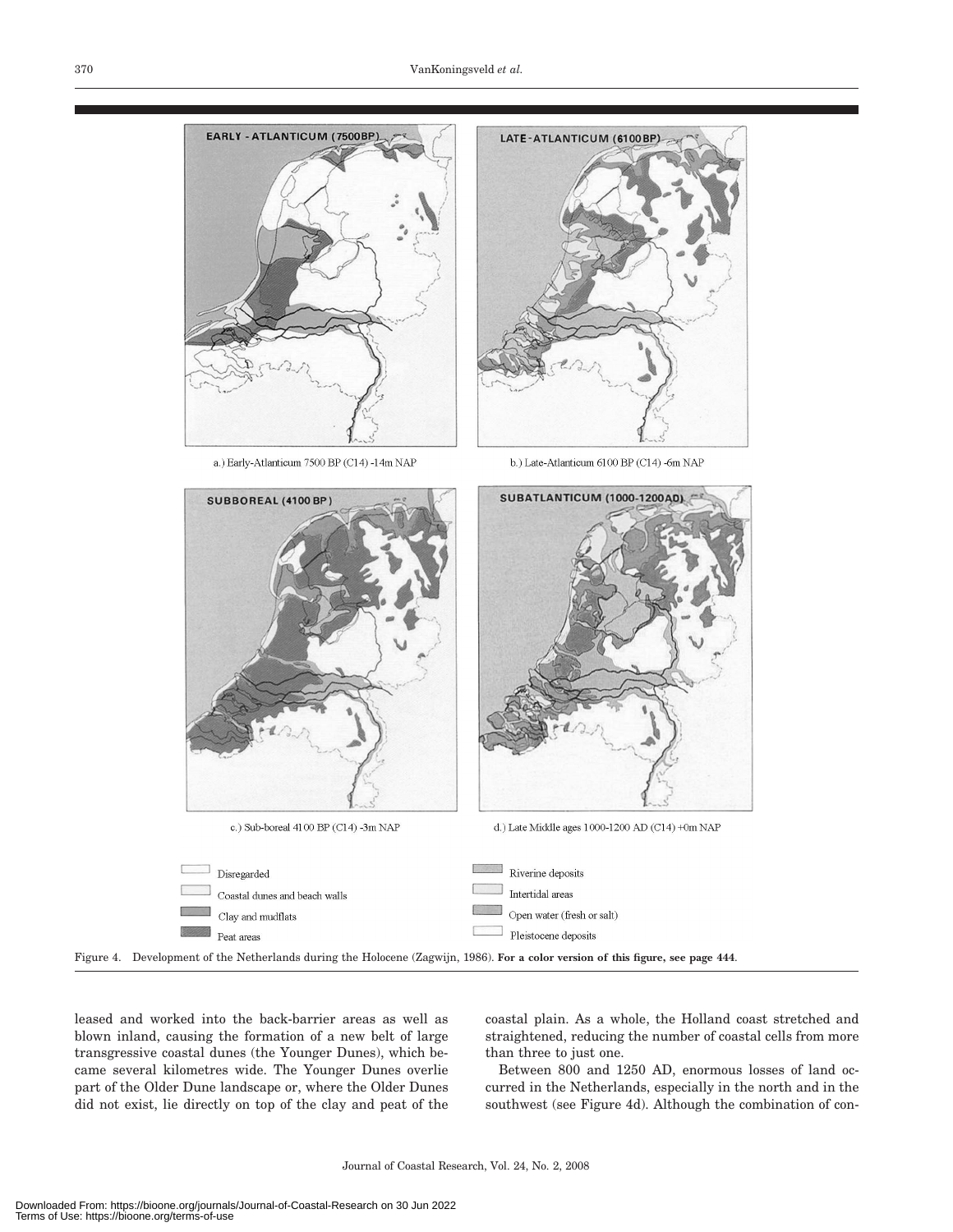tinuing sea-level rise with an increase in the frequency and magnitude of storm surges is sometimes suggested as a cause (GOTTSCHALK, 1971–1977), it is now known that in historical times, human occupation was the main cause of the loss of land (*cf.* VAN DE VEN, 1993). Peat cutting (for fuelling the early economic expansion of the southern Netherlands) led to significant land losses in back-barrier areas. Because of this land loss, large riparian areas in tidal basins became intertidal and sea inlets were scoured as tidal volumes increased. At the same time, storm surges penetrated deeper inland via the widened and deepened sea inlets (see Table 1), which encouraged further marine influence and accelerated the process of land loss.

Although sedimentation of sand and clay subsequently occurred in places, overall, the process of land loss prevailed. The Netherlands had changed from an area with a continuous protective barrier into an area that lay open to the influence of the sea from the southwest and from the northwest through the area of the former coastal lagoon (the ''Zuiderzee''). For the first time, man, besides natural factors, had become an important factor in the evolution of the Dutch delta.

#### **Flood Abatement, Reclamations, and Water Management**

Increasing human interference on the coast is closely linked to historical trends in water management. Subsidence increased the risk of flooding and impeded the drainage of surplus surface water. To protect these areas, the dikes were strengthened continuously. By the thirteenth century, a major organizational step was taken by the introduction of dike rings in the majority of the threatened areas.

For effective reclamation, maintenance of the drainage system and the subsequent diking, proper administrative organisation of the population was essential. Using bylaws and inspections, drainage canals and dikes could be adequately maintained by landowners who were liable for maintenance. In some communities, a special board of permanent representatives was formed to carry out these tasks, and construction and maintenance of the drainage system became a local matter. This implied that each community carried responsibility for draining their surplus water into the outside waters although, in principle, it was not permissible to let surplus water flow into the drainage system of a neighbouring community. This gave rise to many disputes between bordering communities trying to solve the problems that arose. Conversely, these communities becoming involved in drainage has to a large extent been beneficial to Dutch water management and its infrastructure.

Probably the most important development in this period was the establishment of regional water boards. These were regional governmental bodies regulating water management, including the inspection and maintenance of hydraulic works. Thanks to the establishment of these water boards, the drainage system of an entire region or a dike ring could now be maintained. To this day, the water boards remain an essential element of water control in the Netherlands. As a result of local water management measures, the population in river areas grew considerably and a system of uninterrupted dikes

was completed in the thirteenth century. Hence, the previous *accommodation* strategy (WCC '93, 1994) by means of dwelling mounds had changed into a *protection* strategy by the end of the thirteenth century; a remarkable turning point in the history of water management in the Netherlands. From then on, technology played an increasingly important role in water management, *e.g.*, outlet sluices constructed at that time are of a high technical standard. Without these sluices, construction of water barriers would have hindered drainage to such an extent that an intolerable situation would have been created. Every town and city with the suffix ''dam'', *e.g.*, Rotterdam, date from this period (VAN DE VEN, 1993), indicating another significant step in the protection strategy.

#### **From Thirteenth to Seventeenth Century: Institutionalisation of Water Management**

Between 1250 and 1600, southwestern and northwestern coastal regions of the Netherlands were still strongly influenced by marine processes. Because sea-level rise rates had now decreased to approximately 10 cm/century (Figure 2), this influence was mainly due to storm surges. After 1250, many floods occurred, with the second Saint Elizabeth flood of 1421 being the most disastrous. Widening and deepening of the tidal inlets was primarily caused by these floods. They promoted the penetration of the tidal wave and of the storm surges, causing higher water levels especially where inlets were narrowing. Increasingly larger tidal volumes caused storm surges to overflow the dikes, giving rise to frequent dike breaches. There are indications that along the now completely closed Holland coast storm surge run-up levels reached increasingly higher than previously (JELGERSMA, STIVE, and VAN DER VALK, 1995).

The riparian coast of the shallow Zuiderzee lagoon (average depth of about 3 m in its southern basin) was also increasingly endangered. During long-lasting storm surges from the northwest and local wind-driven setup of the water, the Zuiderzee basin experienced high surge levels for a long period. Between 1250 and 1600, the breaching of dikes occurred frequently, and the flooded area increased in size; partly as a result of land subsidence in already drained peat areas and partly because natural peat moor cushions' water tables were tapped, causing them to collapse. In most places, dikes built in previous centuries were insufficient to withstand the surges, and dikes had to be repeatedly upgraded and/or rebuilt further inland. As a result, water management became better organised, but this could not stop coastal erosion in the Zuiderzee area. Only after another storm surge disaster in 1916 did plans to close off the lagoon became a reality (see later in this paper).

The river system had remained largely intact until around 1300. From then on, damming of some river branches increased marine influence. This altered the courses of the rivers, in particularly in the southwest, and several river branches switched to different tidal inlets. Apart from large floods, there was also widespread local waterlogging, (for a concise history of Dutch river floods, see TOL and LANGEN, 2000).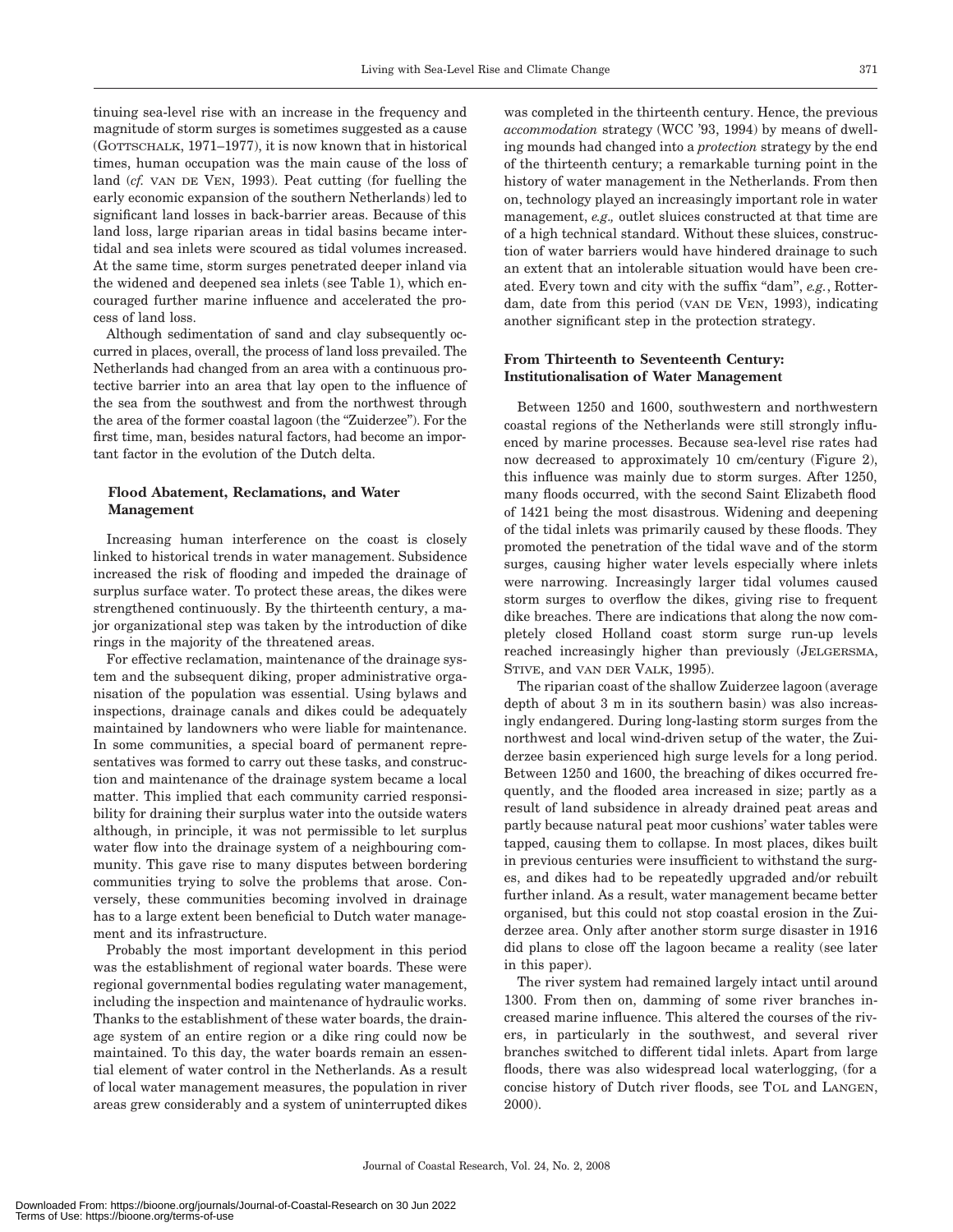![](_page_6_Picture_1.jpeg)

Figure 5. Drainage in stages by series of windmills (Courtesy of Rijkswaterstaat). **For a color version of this figure, see page 445**.

#### **Water Management Aspects**

Technologically, the consequences of waterlogging due to subsidence were now partly compensated for by the introduction of drainage by windmills starting from the sixteenth century (Figure 5). By digging drainage canals in much of the low-lying areas, an improved drainage system was created. This led, however, to an unstoppable subsidence in land levels relative to the still (slowly) rising sea level that induced an ever-growing need for more intensive drainage during later centuries. In the southwest of the Netherlands, loss of land was virtually brought to a halt in the sixteenth century after a gradual but steady loss of clay land overlying peat (termed ''Old-Land'') due to storm surges. A large number of new intertidal areas were reclaimed in the fourteenth and fifteenth centuries, and the soil structure of this New-Land was considerably better (for agriculture) than the lost Old-Land. In the north, more land was gained by reclamation/drainage than had been lost since the sixteenth century. Furthermore, the organisation of the water-boards became a constituent part of the government system in the various regions. The structure of the water management system, which had developed by this time, remained unchanged well into the nineteenth and twentieth centuries.

# **From Seventeenth to Nineteenth Century: Large-Scale Reclamations of Former Lakes**

The seventeenth and eighteenth centuries were characterised by increasing human intervention because of technological and economic developments.

#### **Technical Innovation**

A range of technical innovations in drainage methods and a greatly increased capacity to manage water were the keys to the success of water management in general and reclamations in particular. This included bigger wind mills, better

pumps, and better integration of drainage components. Reclamation of increasingly greater and deeper lakes and wide meres became possible thanks to such innovation. Toward the end of the eighteenth century, the first experiments were carried out with steam engines. Engines imported from England were used for drainage in the surroundings of Rotterdam (1776 and 1787) and near Mijdrecht (1793) although the major application of this technique came after 1860.

The seventeenth and eighteenth centuries were not without problems, as storm surges occasionally still had disastrous consequences (*e.g.,* 1625, 1686, 1717, 1775/76, and 1776/ 77). Equally severe river floods occurred in 1608, 1651, 1725, 1741, 1757, 1784, and 1799. Note that this list is by no means complete. Storm surges and floods, however, also had ''positive'' effects in terms of triggering technical and institutional development and innovation.

#### **Technology, Economy, and Water Management**

Despite the setbacks mentioned above, on balance the Dutch struggle against water turned out to be largely positive because of reactive management measures and a favourable socioeconomic context. The availability of innovative technology and the need for land played an important role. A strong growth in the population caused a rise in land prices, so investments in new land became a profitable venture. The strong trading position of the Netherlands' private ship companies between the Far East and Europe in the seventeenth and eighteenth centuries resulted in a large supply of capital whereas the possibilities for investment were limited. To protect investments, more robust protection works were installed. Wooden sluices were replaced by brick sluices, uniformity in dike design was established, existing dikes were significantly strengthened, *etc.* From then on, the condition of protection works was better managed.

Between 1600 and 1800, areas under reclamation increased dramatically, primarily driven by the desire to increase the area of productive agricultural land. Additionally, there was qualitative land reclamation—upgrading previously unproductive lands—thanks to the improvements in drainage techniques, such as the introduction of a system of high and low storage basins. In the eighteenth century, regulating the river flow of the Rijn and the Waal significantly decreased the danger from river floods.

#### **Nineteenth and Twentieth Centuries: From Megascale Works to Paradigm Shift**

Reclamation continued at a large scale during the nineteenth and twentieth centuries. The most spectacular lake reclamation scheme of the nineteenth century was that of the Haarlemmermeer in 1852, with a size of well over 18,000 hectares. Extensive coastal reclamations of the Wilhelminapolder (1809) in Zeeland, the Noord-Holland polders Koegras (1817), and the Anna Paulowna (1835) were carried out along with reclamation of the accretions along the Dollard and the Wadden coast (6,700 hectares). Between 1833 and 1911, a total of 350,000 hectares of land were brought into cultivation, of which 100,000 hectares were lands gained from the sea and drained lakes.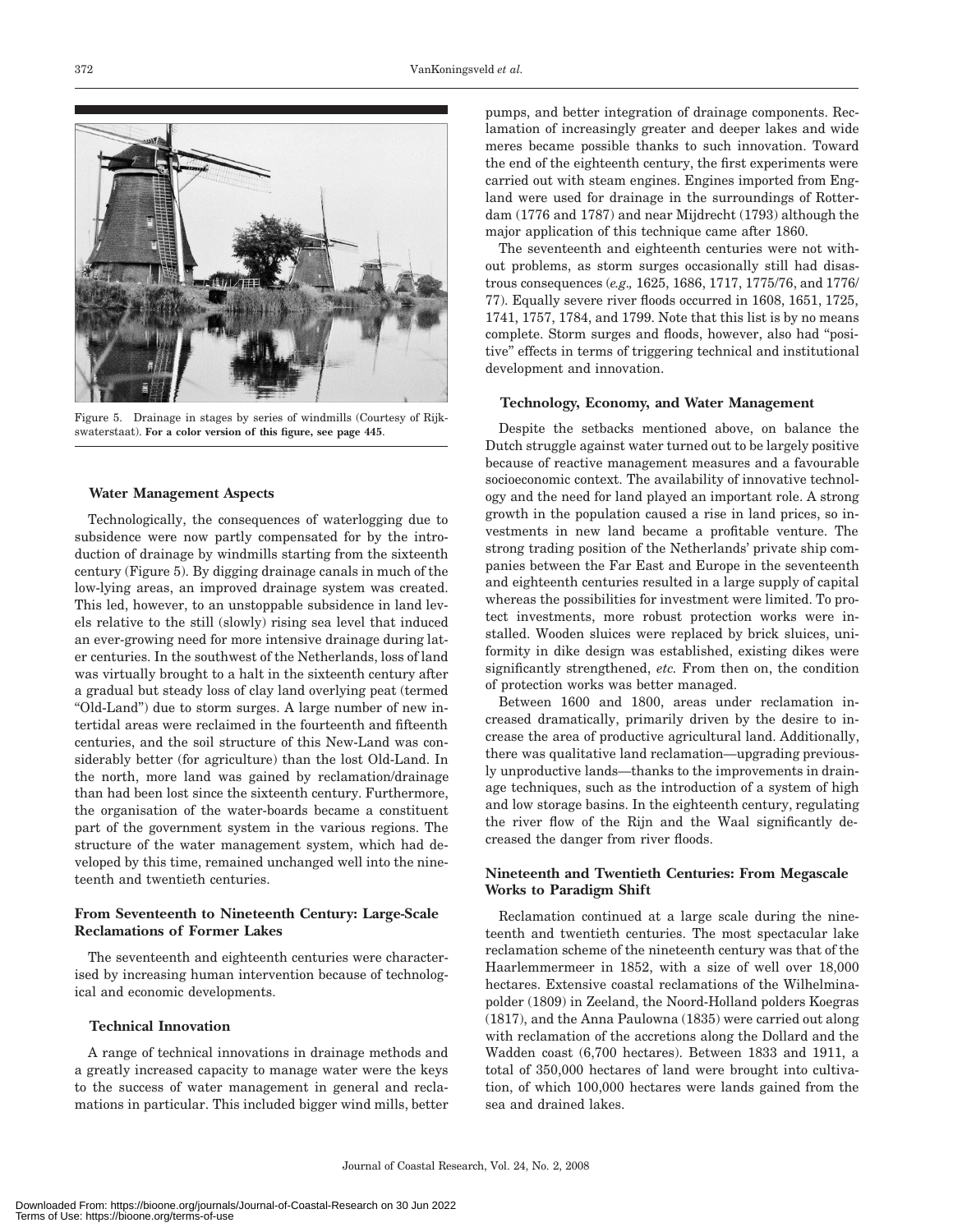![](_page_7_Figure_2.jpeg)

Figure 6. System of shipping routes developed by digging of channels in the nineteenth and twentieth century (van de Ven, 1993).

Although the risk of flooding in the river area had decreased significantly by extensive water management, it had not altogether disappeared. River floods occurred in 1809, 1820, 1855, and 1861. Ice dam formation on the large rivers was particularly dangerous, as it often resulted in breaches in dikes. While it started to be recognised that complete flood protection was unrealistic and some residual flood risk had to be accepted, further interventions were necessary for navigation and drainage purposes. Through extensive dredging, a coherent system of channels was developed in the nineteenth and twentieth centuries, both improving discharge and creating shipping routes (see Figure 6), such as the Nieuwe Waterweg (1868) and the Noordzeekanaal (1876). The impact of storm surges had also decreased after centuries of improved water management. However, two serious storm

surges occurred in 1916 and 1953, triggering additional protective measures on a scale larger than any earlier projects.

#### **Zuiderzee Project**

The floods of 1916 and the apparent vulnerability of the Dutch food supply during the First World War triggered a project to close the Zuiderzee lagoon. This shortened the coastline by 300 km, 220,000 hectares of land were gained, and a fresh water reservoir of 120,000 hectares was created. The enclosing dam of the IJsselmeer, called "Afsluitdijk", was completed in 1932, the Wieringermeerpolder (20,000 hectares) was dried in 1930, and the Noordoostpolder (48,000 hectares) in 1942. After the Second World War, the polder Flevoland (96,000 hectares) was also reclaimed. It is doubtful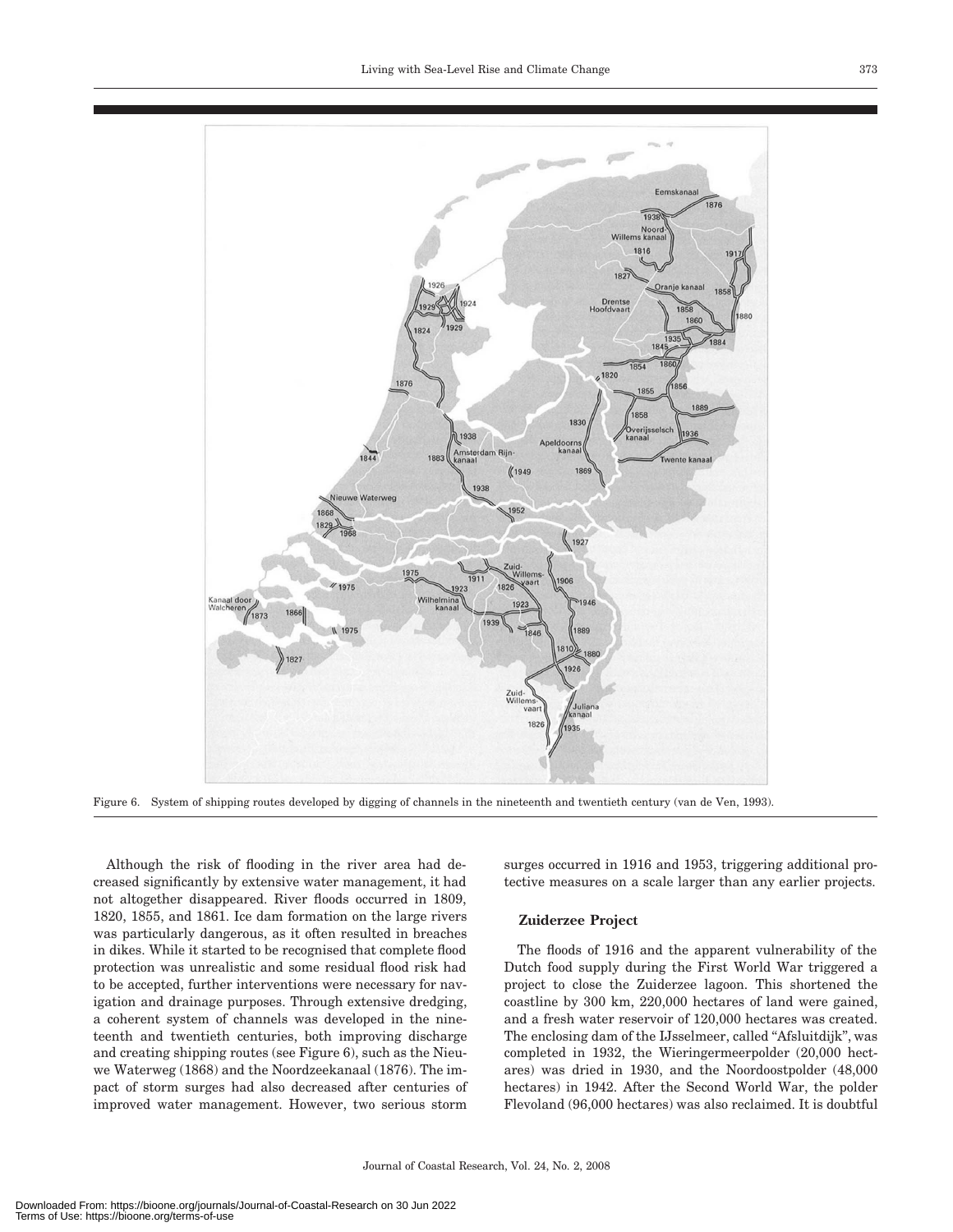![](_page_8_Figure_1.jpeg)

Figure 7. Original figure (van Veen, 1962) of areas of reclaimed and accreted land. *N.B.:* The western part of the area in progress, *viz.* the Markerwaard, was never implemented. **For a color version of this figure, see page 445**.

whether the originally planned Markerwaard polder (see Figure 7) will ever be realised. Since its planning, the need for new agricultural land has diminished, whereas the appreciation of benefits of the IJsselmeer as open water for water

![](_page_8_Figure_4.jpeg)

Figure 8. Original plan of the Delta Works (Courtesy of Rijkswaterstaat).

management and recreational purposes has increased. There was much fear as well that large-scale and very costly geotechnical and foundation problems on the old land would arise from the reclamation of such deep lakes (initial depth more than 8 m!) (DE MULDER *et al.,* 1994).

#### **Delta Project**

The 1953 storm surge disaster, which claimed 1835 lives and flooded 165,000 hectares of land in the Netherlands (GERRITSEN, 2005), triggered another huge hydraulic undertaking: the Delta Project (Figure 8). The Netherlands had to be secured against similar extreme disasters. In the contemporary (post–World War II) socioeconomic context, the only feasible solution seemed to consist of the closure of all sea inlets, except for the Nieuwe Waterweg (entrance to the Port of Rotterdam) and the Westerschelde (entrance to the Port of Antwerp). In 1958, the Delta Act was passed, and work started to shorten the total length of the coastline and thus the length of the potentially vulnerable coastal defences.

Extensive research work, carried out in the first decades of the Delta Project, focused on technical feasibility of the highly innovative engineering of the structures. This included research work on the hydrodynamics and morphology of the coastal zone in order to be able to guarantee the stability of the structures (see also Table 3; WATSON and FINKL, 1992). Safety levels of the new and/or reinforced coastal defence structures were defined based on the occurrence frequencies of extreme storm surge levels, which should lead to a small (say 10%) probability of failure. Occurrence frequencies were determined for each part of the coastline based on detailed water-level time series covering a period of more than 100 years. Relative sea-level rise of 10–20 cm/century over the last few centuries was taken into account in the design and construction of the coastal defences. A higher critical design level also incorporated the consequences of future sea-level rise, although no acceleration in sea-level rise was considered at that time.

Economically favourable conditions triggered a change in societal perception, which required the reconciliation of safety with environmental issues, and public pressure led to a revision of the Delta Plan. After the Haringvliet and Grevelingen tidal basins had been closed by dams according to the original plans, parliament decided (1979) to preserve the Eastern Scheldt's tidal flats and saltmarshes with their abundant flora and rich fauna and the high-yield shellfish fishery. This resulted in the construction of a storm surge barrier in the mouth of the Eastern Scheldt tidal basin that can be closed when storm surges approach (SAEIJS, 1982).

This marked a second turning point in the history of Dutch water management. After a thousand years of adaptation and another thousand years of protection strategies, the Netherlands would now adopt a more integrated approach. The Eastern Scheldt case shows the first signs of an upcoming paradigm shift affecting all three components of the triangle: policy, management, and knowledge.

#### **Development of a Water and Coastal Policy at National and EU Levels**

The tendency toward a more integrated approach of water problems and an upcoming paradigm shift are reflected in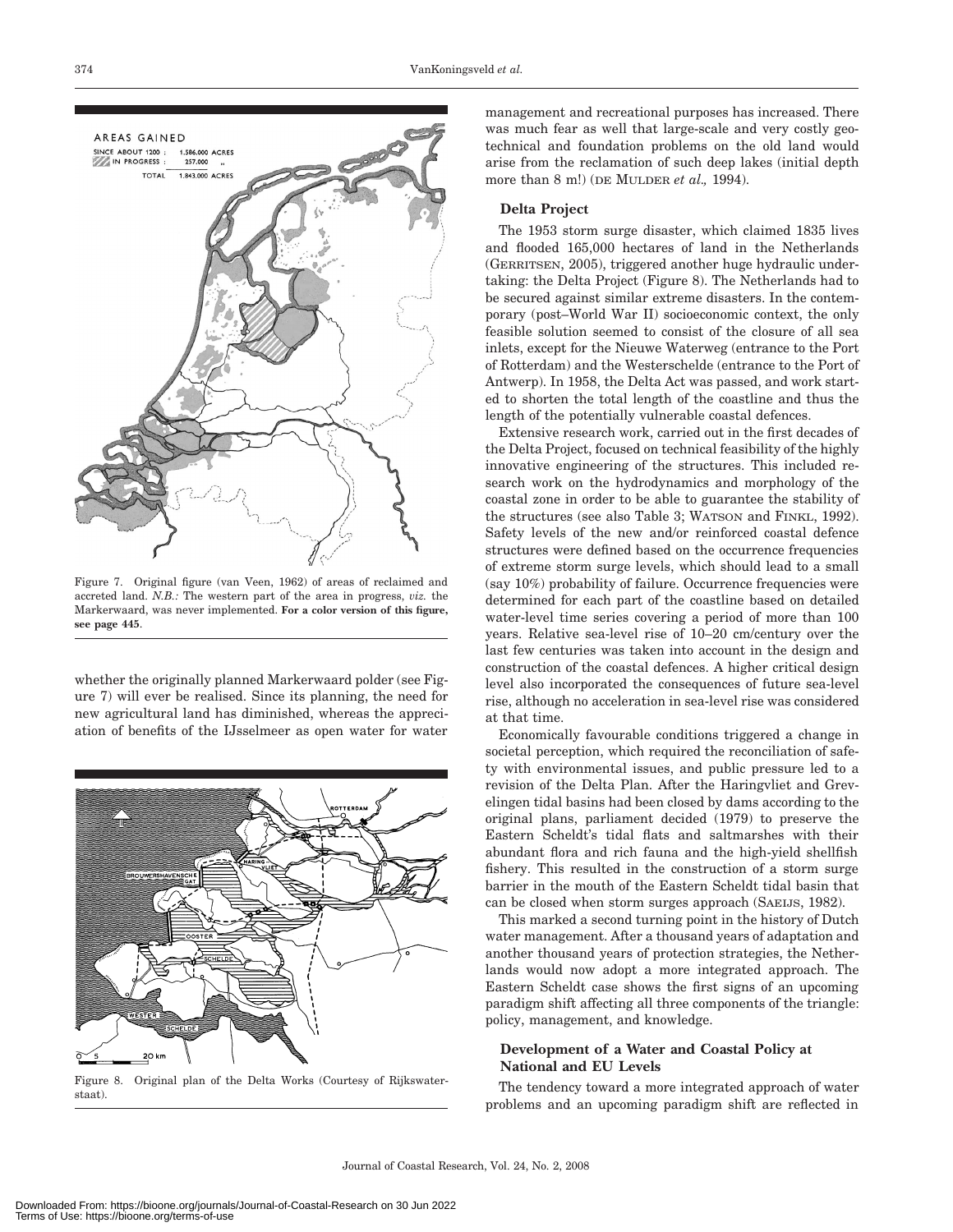Table 2. *Summary of developments in water policy with special emphasize on the coast.*

| Date | Policy Documents: High Lights                                                                                                                                                                                                                                                                                                                                                                       |
|------|-----------------------------------------------------------------------------------------------------------------------------------------------------------------------------------------------------------------------------------------------------------------------------------------------------------------------------------------------------------------------------------------------------|
|      | 1968 First Water Management White Paper (MIN V&W, 1968): sec-<br>toral missions to develop the infrastructure for flood protec-<br>tion and to satisfy freshwater demand.                                                                                                                                                                                                                           |
|      | 1984 Second Water Management White Paper (MIN V&W, 1984): wa-<br>ter is a multifaceted resource.                                                                                                                                                                                                                                                                                                    |
| 1989 | Third Water Management White Paper (MIN V&W, 1989): long-<br>term strategy toward sustainable development.                                                                                                                                                                                                                                                                                          |
| 1990 | First Coastal Policy White Paper (MIN V&W, 1990): sustainable<br>preservation of safety and of functions and values in the dune<br>area by "Dynamic Preservation" of the coast line; start of a<br>regular nourishment programme of 6 mm <sup>3</sup> /y.                                                                                                                                           |
| 1995 | Second Coastal Policy White Paper (MIN V&W, 1996): Dynamic<br>Preservation policy confirmed.                                                                                                                                                                                                                                                                                                        |
| 1996 | Flood Defence Act (TK, 1996): legal liability to preserve the<br>coast line.                                                                                                                                                                                                                                                                                                                        |
| 1998 | Fourth Water Management White Paper (MIN V&W, 1998): re-<br>silient coastal systems by working with nature.                                                                                                                                                                                                                                                                                         |
| 2000 | Third Coastal Policy White Paper (MIN V&W, 2000): long-term<br>continuation of Dynamic Preservation requires compensation<br>of sand losses in deeper water; yearly nourishment pro-<br>gramme extended to 12 mm <sup>3</sup> /y.                                                                                                                                                                   |
|      | Nature Conservation White Paper (MIN LNV, 2000): dynamic<br>coast with more space for natural processes and restoration of<br>estuarine characteristics.                                                                                                                                                                                                                                            |
| 2002 | Policy Agenda "Towards Integrated Coastal Zone Management"<br>(MIN V&W et al., 2002): multisectoral paper formulating con-<br>ditions for implementation of an IZCM policy.<br>EU Recommendation on Implementation of Integrated Manage-<br>ment of Coastal Zones (EUROPEAN COMMISSION, 2002): Defi-                                                                                                |
| 2005 | nition of eight principles for integrated management. <sup>1</sup><br>National Spatial Planning Memorandum (MIN VROM, 2005):<br>coastal policy is an integral part of spatial planning policy;<br>sand is structuring principle; preservation of coastal founda-<br>tion is basis for sustainable development.<br><sup>1</sup> Eight principles for ICZM: holistic perspective, long-term approach, |

adaptive management, specification of local characteristics, natural processes, involvement of all stakeholders, and of all administrative levels, combination of instruments.

the development of water policy. Focussing on the coast, Table 2 illustrates this gradual development in policy thinking.

Although aggregated at a national level, the First Water Management White Paper (WMWP) (MIN V&W, 1968) was of a sectoral nature. The Second (MIN V&W, 1984) and Third WMWP (MIN V&W, 1989) made the connection between water management and economic and ecological development, introducing integrated water management and a water systems approach. The strategic objective of water policy was no longer limited to "a safe and well inhabitable country", but also to ''healthy and sustainable water systems''. Flood abatement, although still an important priority, would now be carefully evaluated in the context of all functions, values, and uses of water areas (*cf.* DE RUIG, 1998; TAW, 1995b). The Fourth WMWP (MIN V&W, 1998) intensified the connection with sociological developments by introducing an open plan procedure. An extensive governmental study into water management for the twenty-first century (WB-21, 2000), besides including technical adaptations, stresses the importance of creating public support, of alternative ways to exercise political authority and use of institutional resources, and of investments in the future.

Table 3. *Summary of characteristic research projects commissioned by the Dutch Ministry of Public works over the last decades (Van Koningsveld* et al*., 2003). Abbreviations: FOW (Fundamenteel Onderzoek Waterstaat), TOW (Toegepast Onderzoek Waterstaat), GEOMOR (Geo-MORphology), VOORDELTA (the Zeeland foredelta area).*

| Date      | Research Projects: High Lights                                                                                                                                                                                                                                                                                                                                                |
|-----------|-------------------------------------------------------------------------------------------------------------------------------------------------------------------------------------------------------------------------------------------------------------------------------------------------------------------------------------------------------------------------------|
| 1971-1975 | FOW project: fundamental knowledge development ( <i>i.e.</i> ,<br>on hydrodynamics and sediment transport) in support of                                                                                                                                                                                                                                                      |
| 1975-1980 | the initial design stages of the Eastern Scheldt barrier.<br>TOW project: more applied knowledge development (i.e.,<br>on coastal morphodynamics), amongst others, in support<br>of the actual construction phases of the Eastern Scheldt<br>barrier.                                                                                                                         |
| 1982-1986 | GEOMOR: monitoring, process-measurement, and model-<br>ling of geomorphological effects on the channels and in-<br>tertidal areas inside the estuary.                                                                                                                                                                                                                         |
| 1984-1988 | VOORDELTA: monitoring, process-measurement, and<br>modelling of geomorphological effects on outer deltas.                                                                                                                                                                                                                                                                     |
| 1986-1990 | Studies supporting the First Coastal Policy White Paper:<br>research programme addressing a wide range of items<br>in support of the efforts to generate the First Coastal<br>Policy White Paper. Main outcome was the policy deci-<br>sion of Dynamic Preservation of the coastline to counter<br>structural coastal erosion. The preferred intervention<br>method was sand. |
| 1986-1989 | Coastal Genesis-Phase 1: formulation and verification of<br>hypotheses regarding evolution and behaviour of the<br>closed Holland Coast. For the first time, other disci-<br>plines (i.e., geology, historical geography, and physical<br>geography) were involved to cover the wide range of<br>time and space scales addressed.                                             |
| 1989–1993 | Coastal Genesis-Phase 2: development of system knowl-<br>edge at larger scales focusing on geological reconstruc-<br>tion, interrupted coasts, and uninterrupted coasts.                                                                                                                                                                                                      |
| 1994-1995 | Coastal Balance 1995-Second Coastal Policy Document:<br>research programme addressing a wide range of items<br>in support of the efforts to generate the Second Coastal<br>Policy White Paper. Main outcome was the intention to<br>counter structural sand losses in deeper water as well<br>as the dynamic preservation strategy from the First<br>Policy White Paper.      |
| 1996-2000 | Coast 2000: research programme to solve specific coastal<br>management problems that came up after several years<br>of experience with the Dynamic Preservation policy.                                                                                                                                                                                                       |
| 2001-2005 | Coast 2005: research programme focusing on development<br>of system knowledge in addition to the mere solving of<br>previous specific coastal problems.                                                                                                                                                                                                                       |

As a part of the water systems approach, in 1990 the First Coastal Policy White Paper (CPWP) (MIN V&W, 1990) was conceived, introducing sand nourishment as the principle proactive measure for sustainable preservation of safety and of functions and values in the dune area. Reconfirming this approach, the Third CPWP (Min V&W, 2000) extended the scale of nourishments, prescribing the compensation of sand losses at deeper water levels. The latter evolved into the definition of a coastal foundation for the Netherlands—the area including the dunes down to the  $-20$  m depth contour (see, *e.g.,* VAN KONINGSVELD and MULDER, 2004)—and into the objective of preserving and improving it as a basis for sustainable safety and spatial quality of the coastal zone: the National Spatial Planning Memorandum (MIN VROM, 2005). Thus, coastal (and water) policy became an integral part of spatial planning policy in the Netherlands. This was a next step toward an integrated coastal zone management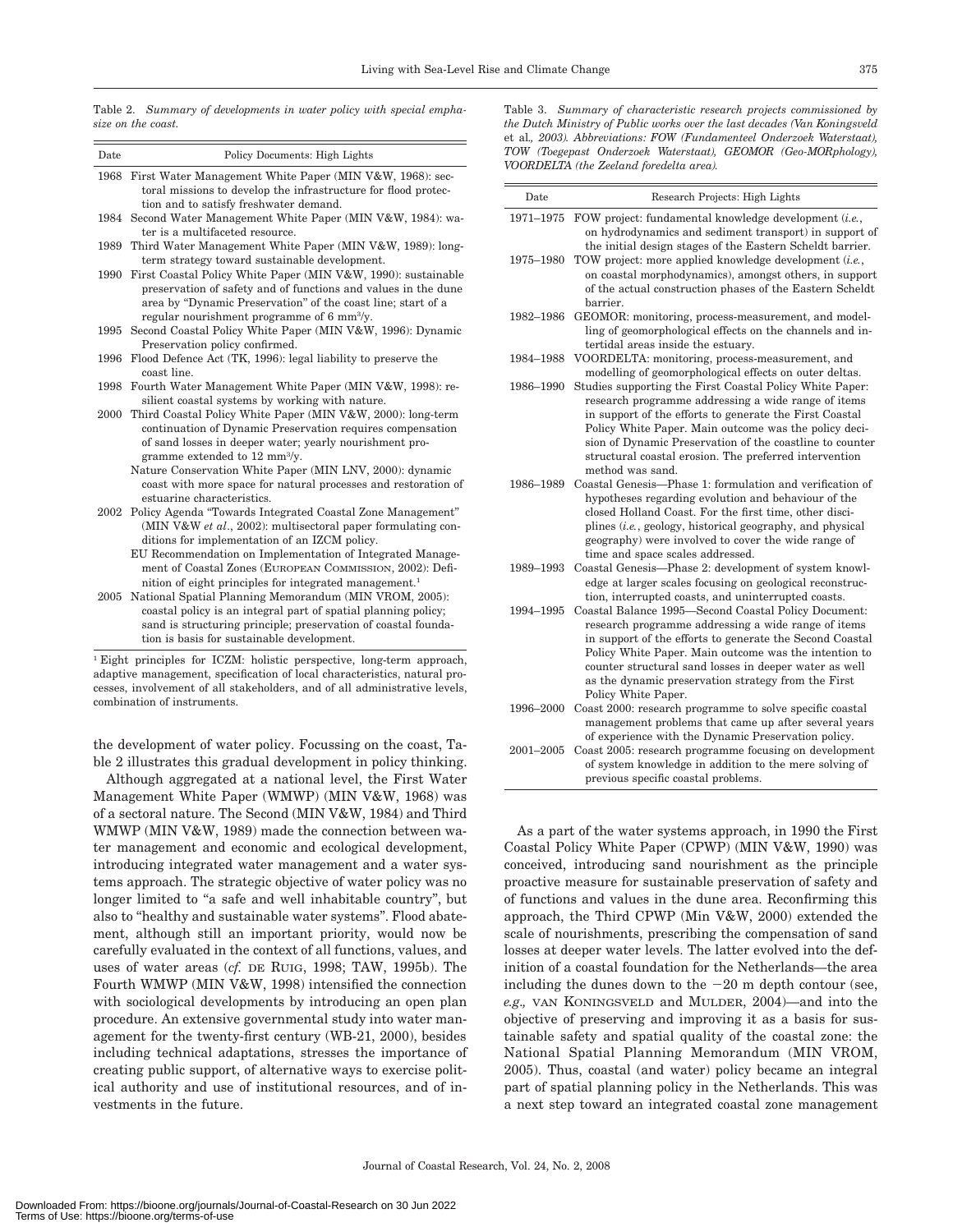(ICZM) that built on the exploratory steps of the Policy Agenda (MIN V&W *et al.,* 2002)—a cooperative effort of four ministries, the coastal provinces, Association of Water Boards, and several coastal municipal authorities—and that was in line with the Recommendations on ICZM (EUROPEAN COM-MISSION, 2002).

On the technical side—and in parallel with an increasingly integrated approach—policy developments show a growing emphasis on working with nature. The coastal policy was named "Dynamic Preservation" (MIN V&W, 1990), referring to the principle of working with (and of preserving) the dynamics of the system as much as possible. This was the basic argument for selecting the mechanism of sand nourishments that could be administered in a flexible way. The governmental study into water management in the twenty-first century (WB-21, 2000) advocates a three-step strategy: (1) retention, (2) buffering, and (3) drainage. In order to do so, water will need more accommodation space, and this should become a governing principle in spatial planning. The National Spatial Planning Memorandum (MIN VROM, 2005) has formalized these recommendations on water. At the same time, the memorandum has formalized comparable principles for managing the coast, be it that the focus has shifted from water to sand. Availability of sand is a governing principle for spatial planning in the coastal zone (MIN VROM, 2005); in this sense, Dutch coastal management is sand management. Then, the three-step strategy for the coast is comparable to the water strategy, but in an inverted sense: (1) unhindered transport of sand, (2) buffering of sand by nourishments, and (3) retention of sand by hard structures (MIN VROM, 2005).

Working with nature implies a gradual paradigm shift moving from a perspective of water (nature) as an enemy toward a perspective of water (nature) as an ally; a reappreciation of aspects of an accommodation strategy as an alternative to a strict protection strategy (although safety remains a fundamental part of the overall strategy). Specifically for the coast, the paradigm shift implies moving from a water management perspective toward a sand (sediment) management perspective as the governing principle.

#### **Management Guidelines: Standards, Indicators, and Test Procedures**

The increasing complexity of water and coastal policies has called for clear management guidelines to facilitate their implementation by regional and local authorities. Some examples for coastal management, for flood defence in general, and for water management serve to illustrate this.

For coastal management, an important factor in the successful implementation of the Dynamic Preservation policy of the coast has been the clear definition of the Basal Coast Line as a standard of reference, part of a well-defined decision procedure for nourishments (see VAN KONINGSVELD and MULDER, 2004). The best known coast-related guidelines are those for flood protection of the hinterland and for dynamic preservation (TAW, 1995a, 1995b).

For flood defence in general, the development process of guidelines is guided, judged, and evaluated by an independent advisory committee named Expert Network on Water Defences (ENW), formerly known as Technical Advisory Committee on Water Defences (TAW). The guidelines concern

the design and maintenance of both hard and soft defence structures, the establishment of hydraulic design boundary conditions, and the uncertainty issue in designing and managing the defence. To ensure integration of water aspects into the spatial planning process, the governmental study into water management in the twenty-first century (WB-21, 2000) advocated the active involvement of water managers in the development of any spatial plan from the earliest stages. This process, called Water Assessment (in Dutch ''Watertoets command.''), is legally liable since 2003 (JORNA and VAN DIJK, 2004).

#### **Role of Knowledge and Research**

The beginning of the twentieth century marks the end of the era of water management by trial and error. Since the Zuiderzee project, the role of scientific knowledge in support of the respective large engineering works as well as the major policy developments has become progressively more and more important. Table 3 lists a number of characteristic research projects commissioned by the Dutch Ministry of Transport, Public Works and Water Management over the last decades (after VAN KONINGSVELD *et al.,* 2003). An example of the role of knowledge in policy development is given by the Coastal Genesis research project (1986 to 1993).

In geological studies, the importance of an accurate reconstruction of the Holocene sea-level rise for the coastal evolution of the Netherlands was acknowledged after the 1953 storm surge disaster. JELGERSMA (1979) did pioneering work in this respect. In the decades that followed, sea-level reconstructions became more accurate and geological borings supported by observations in excavations for new infrastructure helped with assessing the Holocene coastal evolution. At that stage, the Dutch Ministry of Transport, Public Works and Water Management realised the importance of the work to support long-term coastal evolution and stability, and stimulated the cooperation between geologists, historians, physical geographers, and coastal engineers: the start of the interdisciplinary research project Coastal Genesis from the mid-1980s.

The most innovative aspect of Coastal Genesis was the recognition that research has to be approached on a variety of temporal and spatial scales. Moreover, it became clear that to match knowledge across the various scales, the concept of process aggregation in a scale cascade was essential. This research resulted, amongst others, in geological reconstructions (*e.g.,* BEETS, VAN DER VALK, and STIVE, 1992) and in coastal engineering findings (LOUISE, STIVE, and WIERSMA, 1990). The experience gathered was also used to develop the Intergovernmental Panel on Climate Change (IPCC) Common Methodology for the assessment of the vulnerability of coastal zones to sea-level rise (IPCC CZMS, 1992), which was widely applied around the world (BIJLSMA *et al.,* 1996) and provided the methodology for one of the first global assessments (HOOZEMANS, MARCHAND, and PENNEKAMP, 1993).

In preparation of a national coastal defence policy (MIN V&W, 1990), different policy options were developed. The options were founded on a Netherlands-wide, dynamic sediment budget, with an orientation toward intervention scenarios and with predictions of the coastal evolution for several climate scenarios.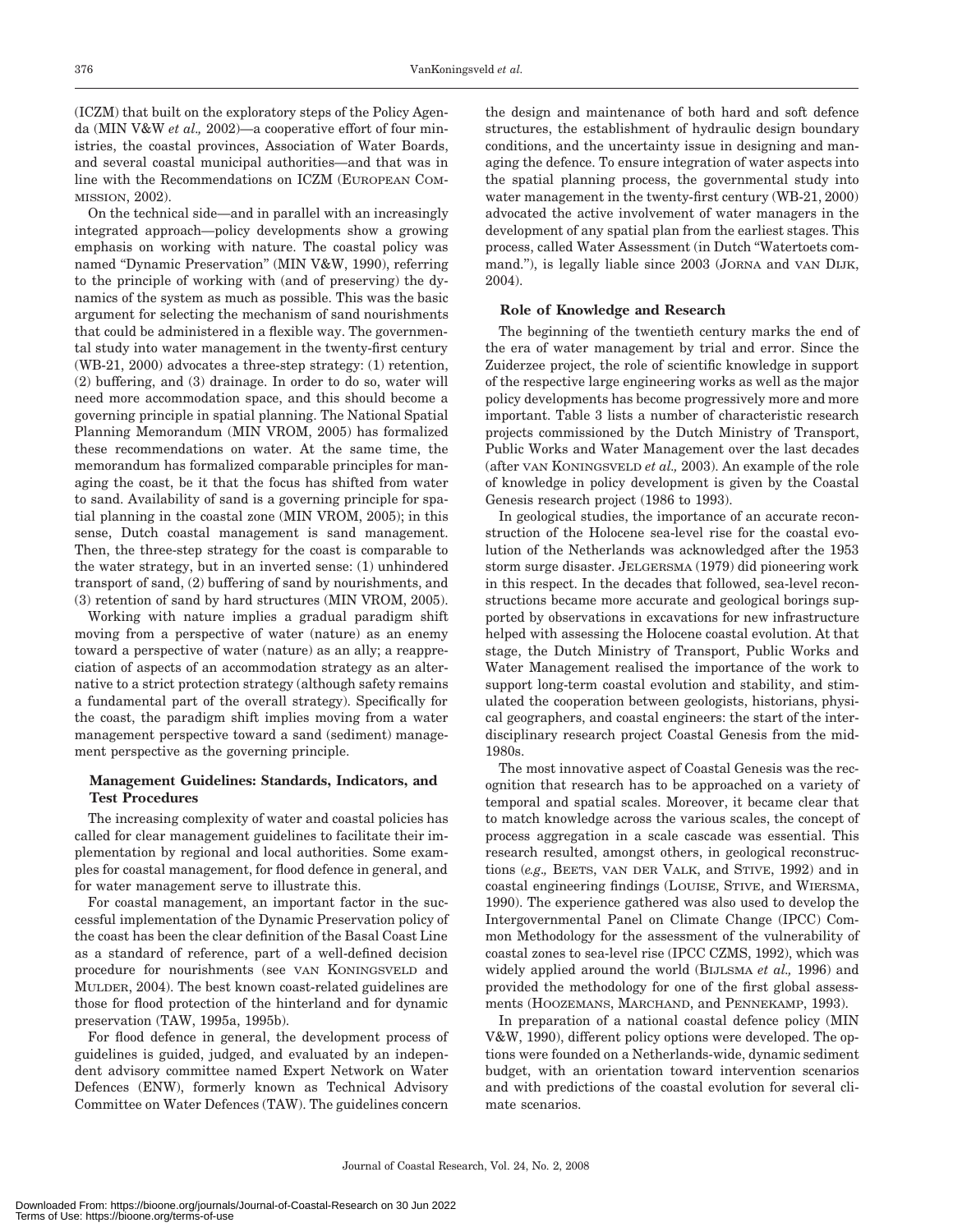Among the wealth of information that was generated was a large-scale sediment budget study (STIVE, ROELVINK, and DE VRIEND, 1991) and a hindcast of the shoreface evolution from mid-Holocene up to recent times (STIVE and DE VRIEND, 1995). Two important findings of the studies are: (1) near coastal inlets, the direct effect of sea-level rise (*cf.* BRUUN, 1962) is often negligible compared to the indirect effect caused by the accommodation space of the tidal basins; and (2) on a larger temporal scale, the shoreface never attains equilibrium and is in a continuous transient state due to climate variation in general and sea-level rise in particular. These findings appear to be crucial for future management now that we are developing responses in the face of an acceleration of sea-level rise.

With rising interest in global climate change beginning some 20 years ago, more integrated approaches to the consequences of sea-level rise were developed (WIND, 1987). With the increased attention on the environmental consequences of damming estuaries and construction of large dikes, the emphasis of the research shifted toward ecology and water quality in the final decades of the Delta Project. To quantify the potential cost of adapting protective infrastructure to future sea-level rise, a study on the impact of sea-level rise on society (ISOS) was performed. The main conclusion of the ISOS study was that although a large part of the Netherlands is potentially affected by accelerated sea-level rise, the Dutch coastal zone is not considered vulnerable due to readily available natural and economical resources (PEERBOLTE, 1993; PEERBOLTE *et al.*, 1991).

In general, over the last century, the research scope has continuously widened from mono- and multidisciplinary knowledge of predominantly the natural sciences in the first three-quarters of the century through multi- and interdisciplinary knowledge of both natural and socioeconomic sciences during the last quarter, to transdisciplinary knowledge today (see, *e.g.,* VAN DER BRUGGE, ROTMANS, and LOORBACH, 2004).

# **CHALLENGES FOR THE TWENTY-FIRST CENTURY**

The paradigm shift in the approach of water and coastal management that is observable during the last decades represents a major challenge for the coming century: the challenge to adopt an approach according to the principles of working with nature in a transdisciplinary way. Some of the issues and dilemmas involved in this challenge are illustrated by the following examples.

#### **Working with Nature**

In a critical evaluation of the morphological, ecological, and socioeconomic effects of the Delta Project (see above), SAEIJS *et al.* (2004) advocate working with nature in any future flood protection project in estuarine and coastal environments. A number of their recommendations exemplify this:

(1) If there is still is a choice, leave untouched estuaries and deltas alone. . . . (2) If there is already a history of human intervention, try to adopt the most flexible approaches to safety and development. . . . (3) Reversible and local measures within the limits of the natural processes are preferable.

The recommendations of SAEIJS *et al.* (2004) regarding working with nature are in line with today's policy (*cf.* the coastal policy to maintain the coastline with soft solutions). Nevertheless, implementing the recommendations appears to be complex. For instance, sea dikes may hamper natural processes, but from an economic viewpoint, let alone from a socioemotional viewpoint, it is generally not justifiable to remove dikes. The complexity may be further illustrated by comparing the SAEIJS *et al.* (2004) statement with the conclusions of JONKMAN, STIVE, and VRIJLING (2005) drawing lessons to the Dutch from the New Orleans flood disaster of 2005. The latter observe a tendency in Dutch policy to head toward the U.S. model of mitigating the consequences instead of strengthening the flood defences, while prevention of floods is receiving gradually and relatively less attention. Then, arguing that (1) the protection standards are over 40-years old and have not evolved with the increase of economic value of the protected area over time and (2) the societal risks associated with flood defences on a national scale are larger than in other domains of the Dutch society (TEN BRINKE and BAN-NINK, 2004), they conclude that a fundamental debate on the required safety levels of Dutch flood defences is necessary.

However, considering the postmodern plea of SAEIJS *et al.* (2004), it is obvious that the format of such a fundamental debate is not trivial. Coping with the dilemmas involved is an example of the major challenge for the near future. It illustrates that working with nature does not simply imply the use of methods from natural sciences, but involves a range of different disciplines and asks for a transdisciplinary approach.

### **Transdisciplinary Approach**

Present water problems, besides technical adaptations, ask for the creation of public support and alternative governance (WB-21, 2000). In the background to this recommendation is the observation that the water problem is typically a so-called unstructured problem: different actors have different problem perspectives, uncertainties are large, and relevant knowledge is under debate. These are typical characteristics that according to HOPPE and HUIJS (2003) ask for a transdisciplinary approach: a specific type of interdisciplinarity transgressing borders between disciplines and integrating knowledge and perspectives of different scientific disciplines as well as nonscientific sources (PEREIRA and FUNTOWICZ, 2005).

An example of the practical implications—or if you like, of the major challenge—for coastal engineers is formulated by KAMPHUIS (2005, 2006):

They must participate. They need to understand, discuss and explain uncertainties openly and clearly. They must realize that they do not provide some final proof, but only the best possible insight for an optimum solution. They must also recognize that they are not in competition with the approval process, but complementary to it.

#### **DISCUSSION AND CONCLUSIONS**

Sea-level rise has played a structural role in the development of the low-lying, deltaic environment of the Nether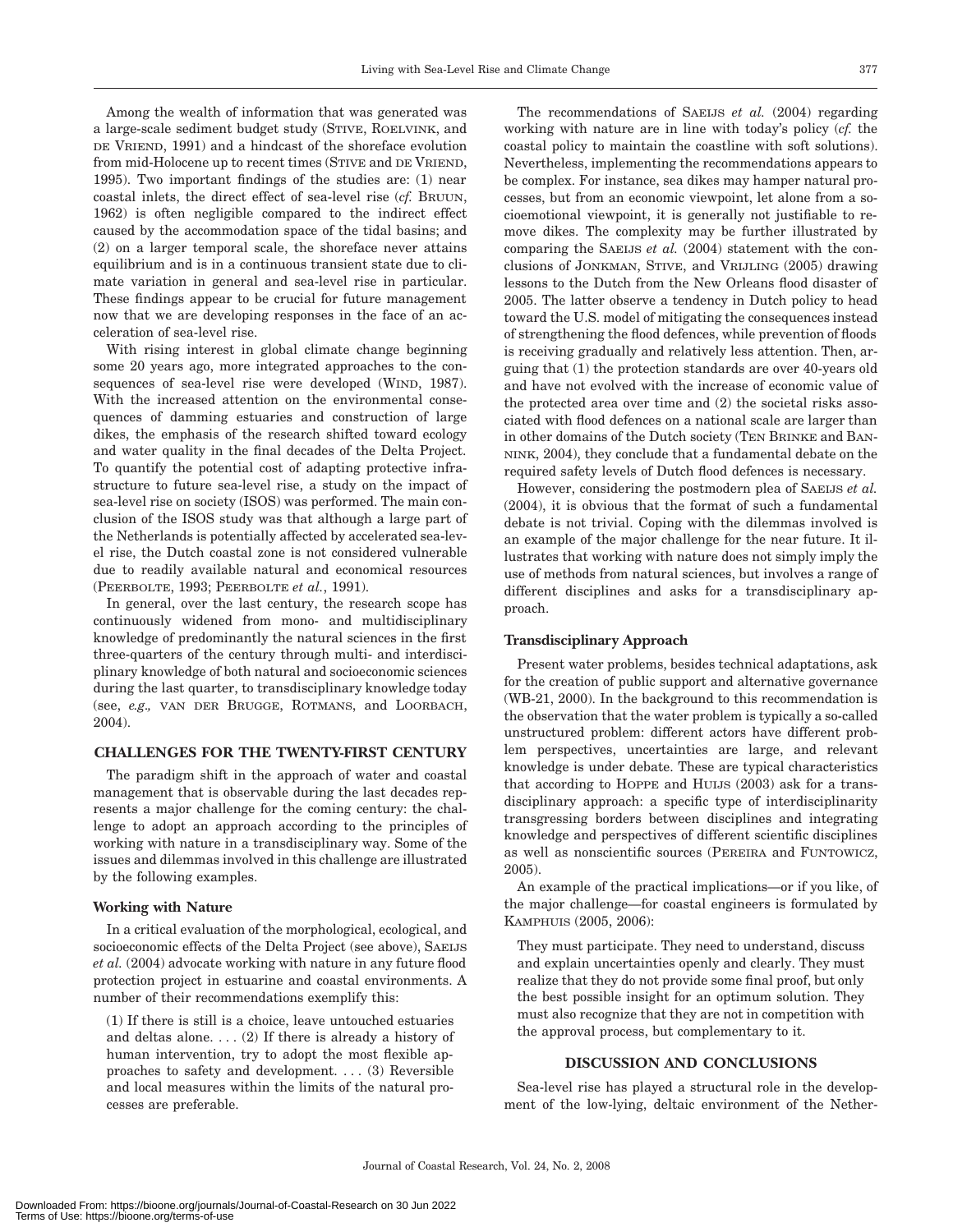lands. Over time, human response developed from individual protection to collective action against flooding. Initially, this was modest, but it has evolved toward large-scale interventions such that coastal evolution and human response interact (KLEIN and NICHOLLS, 1999). The Netherlands has learned to live with the fact that sea-level rise is ongoing and accepts that associated impacts are a continuous issue. The history of water management in the Netherlands can be seen as a demonstration of policy cycles evolving toward integrated coastal zone management. In hindsight, one may conclude that this transition process from individual/local toward public/regional/national responsibility was not trivial. It took two millennia to arrive at a national coastal defence strategy. A growing population and economy asked for organisation of infrastructure for transportation, land reclamation, and protection works on a national scale. In 1798, a national organisation, Rijkswaterstaat, was established to develop and maintain all water related works on a national level. Today, responsibilities for water management are defined by the constitution, laws, and bylaws, and are vertically integrated from national to local level.

The vision of the functions of the coastal area and the way that they should be managed has gradually, but consistently, changed. Just after the 1953 flood disaster, guaranteeing the safety of the hinterland was the most important coastal policy objective. For decades, the Delta Plan was the predominant element in coastal management. Many engineering works were carried out to guarantee a legally determined safety level. However, before the Delta Plan was completed, the vision of coastal management was shifting toward the integrated use of the coastal area under national and sociopolitical pressure by, *e.g.,* nongovernmental organizations (NGOs).

Given projections of acceleration of the rate of sea-level rise, the traditional strict protection strategy has come under even stronger debate. Working with nature, with a reappreciation of an accommodation strategy in combination with a hard protection strategy, is being gradually considered to be a sustainable alternative, as illustrated by the adoption of soft protection to maintain the coastline where applicable. This moving perspective requires a shift in approach involving the integration of knowledge from different scientific disciplines and from nonscientific sources. An important challenge here is learning to deal with, at first sight, inequitable outcomes of different perspectives, such as technological/economic and social/political perspectives.

#### **ACKNOWLEDGMENTS**

This project was carried out under the theme ''Coast and River'', DC-03.01.03, and ''Sustainable Development of North Sea and Coast'', DC-05.20, of the Delft Cluster research project dealing with sustainable use and development of low-lying deltaic areas in general and the translation of specialist knowledge to end users in particular. The work by MVK was partly conducted in a Ph.D. project at the University of Twente funded by the Dr. ir. Cornelis Lely Stichting. The work by MJFS was also partly funded by the Delft Cluster project DC-03.01.03. All the authors acknowledge the Netherlands Centre for Coastal Research.

#### **LITERATURE CITED**

- BEETS, D.J. and VAN DER SPEK, A.J., 2000. The Holocene evolution of the barrier and the back-barrier basins of Belgium and the Netherlands as a function of late Weichselian morphology, relative sea-level rise and sediment supply. *Geologie en Mijnbouw/Netherlands Journal of Geosciences,* 79(1), 3–16.
- BEETS, D.J.; VAN DER VALK, L., and STIVE, M.J.F., 1992. Holocene evolution of the coast of Holland. *Marine Geology,* 103, 423–443.
- BIJKER, E.W. 1996. History and heritage in coastal engineering in the Netherlands. *In*: KRAUS, N.C. (ed.), *History and Heritage of Coastal Engineering.* New York: American Society of Civil Engineers, pp. 390–412.
- BIJLSMA, L.; EHLER, C.N.; KLEIN, R.J.T.; KULSHRESTHA, S.M.; MC-LEAN, R.F.; MIMURA, N.; NICHOLLS, R.J.; NURSE, L.A.; PEREZ NIETO, H.; STAKHIV, E.Z.; TURNER, R.K., and WARRICK, R.A., 1996. Coastal zones and small islands. *In*: WATSON, R.T.; ZINYOW-ERA, M.C., and MOSS, R.H. (eds.), *Impacts, Adaptations and Mitigation of Climate Change: Scientific-Technical Analyses. Contribution of Working Group II to the Second Assessment Report of the Intergovernmental Panel on Climate Change.* Cambridge, UK: Cambridge University Press, pp. 289–324.
- BRUUN, P., 1962. Sea level rise as a cause of shore erosion. *Journal of Waterway, Port, Coastal and Ocean Engineering,* 88(1–3), 117– 130.
- DE MULDER, E.F.J.; VAN BUCHEM, A.J.; CLAESSEN, F.A.M.; HAN-NINK, G.; HULSBERGEN, J.G., and SATIJN, H.M.C., 1994. Environmental impact assessment on land reclamation projects in the Netherlands: a case history. *Engineering Geology,* 37, 15–23.
- DE RUIG, J.H.M., 1998. Coastline management in The Netherlands: human use versus natural dynamics. *Journal of Coastal Conservation,* 4, 127–134.
- EUROPEAN COMMISSION, 2002. Recommendation of the European Parliament and of the Council of 30th May 2002, Concerning the Implementation of Integrated Coastal Zone Management in Europe, 2002/413/EC. Brussels, Belgium: European Commission.
- GERRITSEN, H., 2005. What happened in 1953? The Big Flood in the Netherlands in retrospect. *Philosophical Transactions of the Royal Society A: Physical, Mathematical and Engineering Sciences,* 363, 1271–1291.
- GOTTSCHALK, M.K.E., 1971–1977. *Stormvloeden en Rivieroverstromingen in Nederland, I, de Periode voor 1400; II, de Periode 1400– 1600, III, de Periode 1600–1700.* Amsterdam, The Netherlands: Assen [in Dutch].
- HOOZEMANS, F.M.J.; MARCHAND, M., and PENNEKAMP, H.A., 1993. *A Global Vulnerability Analysis: Vulnerability Assessment for Population, Coastal Wetlands and Rice Production on a Global Scale.* The Hague, the Netherlands: Delft Hydraulics and Ministry of Transport, Public Works and Water Management.
- HOPPE, R. and HUIJS, S., 2003. *Werk op de grens tussen wetenschap en beleid: paradoxen en dilemma's.* The Hague, The Netherlands: RMNO [in Dutch].
- IPCC CZMS, 1992. Global climate change and the rising challenge of the sea. *In*: BIJLSMA, L.; O'CALLAHAN, J.; HILLEN, R.; MISDORP, R.; MIEREMET, B.; RIES, K., and SPRADLEY, J.R. Report of the Coastal Zone Management Subgroup Intergovernmental Panel on Climate Change Response Strategies Working Group.
- JELGERSMA, S., 1979. Sea-level changes in the North Sea. *In*: OELE, E.; SCHÜTTENHELM, R.T.E., and WIGGERS, A.J. (eds.), The Qua*ternary History of the North Sea.* Uppsala, Sweden: Annum Quingentesimum Celebrantis, pp. 233–248.
- JELGERSMA, S.; STIVE, M.J.F., and VAN DER VALK, L., 1995. Holocene storm surge signatures in the coastal dunes of the western Netherlands. *Marine Geology,* 125, 95–110.
- JONKMAN, S.N.; STIVE, M.J.F., and VRIJLING, J.K., 2005. New Orleans is a lesson to the Dutch. *Journal of Coastal Research,* 21(6), xi–xii.
- JORNA, L. and VAN DIJK, J., 2004. *Water Assessment in the Netherlands.* Lelystad, The Netherlands: RIZA Institute for Inland Water Management and Waste Water Treatment, Department of Spatial Planning and Water Management. http://www.watertoets.net/ pdf/waterassessment.pdf (accessed October 29, 2006).